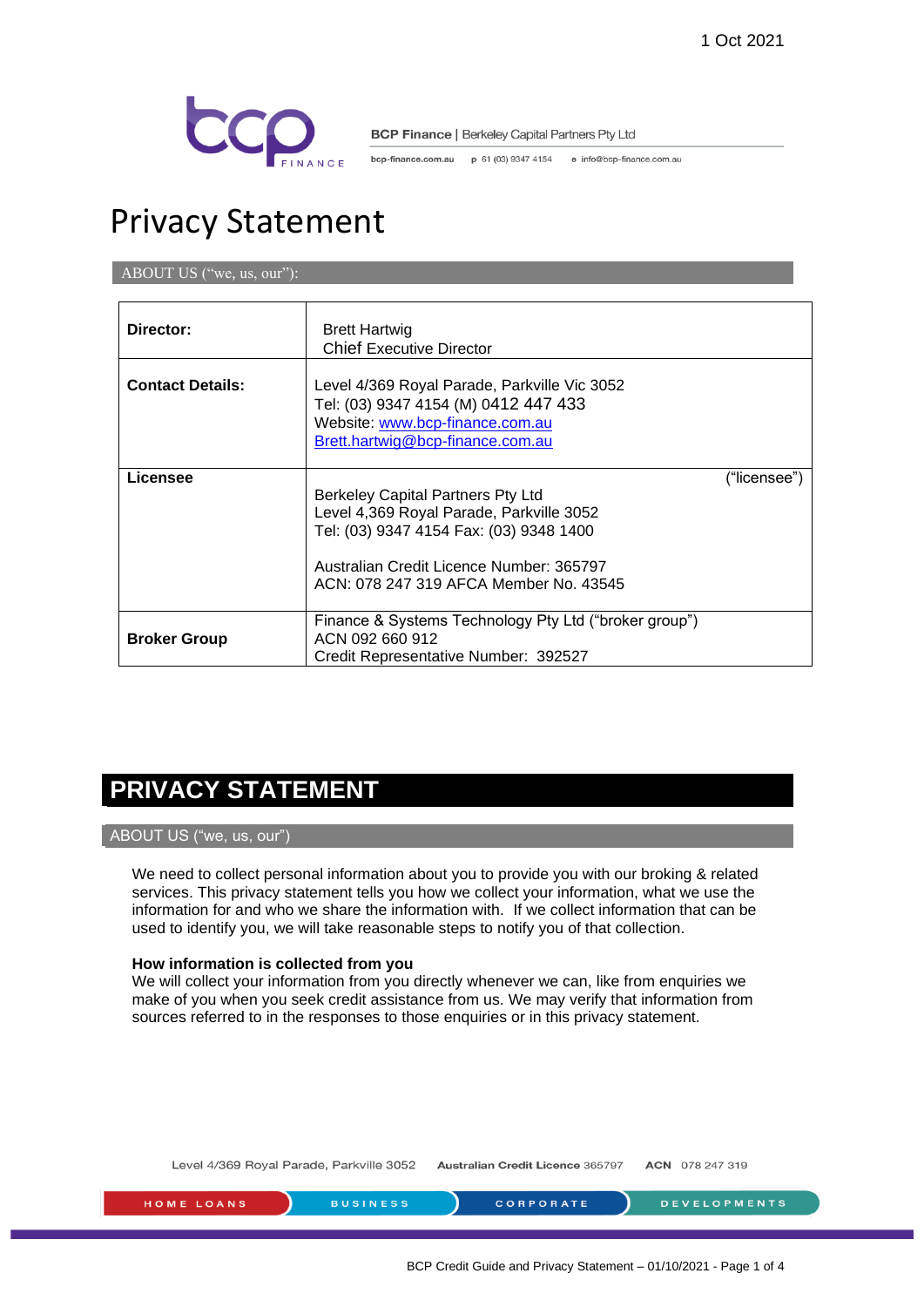

bcp-finance.com.au p 61 (03) 9347 4154 e info@bcp-finance.com.au

# **How information is collected from other sources**

Sometimes we will collect information about you from other sources as the Privacy Act 1988 permits. We will do this only if it's reasonably necessary to do so, for example, where:

- we collect information from third parties about a loan or lease in relation to which you seek our services.
- we can't get hold of you and we rely on public information (for example, from public registers or social media) or made available by third parties to update your contact details; or
- we exchange information with your legal or financial advisers or other representatives.

#### **When the law authorises or requires collection of information**

Some law may require us to collect personal information about you. For example, we may require your information to verify your identity under Australian Anti-Money Laundering law.

#### **How your information may be used**

We may use your information for purposes including:

- giving you credit assistance.
- giving you information about loan products or related services including help, guidance, and advice.
- considering whether you are eligible for a loan or lease or any related service you requested including identifying or verifying you or your authority to act on behalf of a customer.
- assisting you to prepare an application for a lease or a loan.
- administering services we provide, for example, to answer requests or deal with complaints.
- administering payments we receive, or any payments we make, relating to your loan or lease.
- telling you about other products or services we make available and that may be of interest to you unless you tell us not to.
- identifying opportunities to improve our service to you and improving our service to you.
- telling you about other suppliers, with whom we have arrangements, that supply goods or services that may be of interest to you.
- allowing us to run our business efficiently and perform general administrative tasks.
- preventing or investigating any fraud or crime or any suspected fraud or crime.
- as required by law, regulation or codes binding us; and
- any purpose to which you have consented.

You can let us know at any time if you no longer wish to receive direct marketing offers from us. We will process your request as soon as practicable.

# **What happens if you don't provide information?**

If you don't provide your information to us, it may not be possible to:

- assist in finding a loan or lease relevant to your circumstances.
- verify your identity or protect against fraud; or
- let you know about products or services that might be suitable for your financial needs.

| Level 4/369 Royal Parade, Parkville 3052 |                 | <b>Australian Credit Licence 365797</b> | <b>ACN</b> 078 247 319 |
|------------------------------------------|-----------------|-----------------------------------------|------------------------|
| <b>HOME LOANS</b>                        | <b>BUSINESS</b> | <b>CORPORATE</b>                        | <b>DEVELOPMENTS</b>    |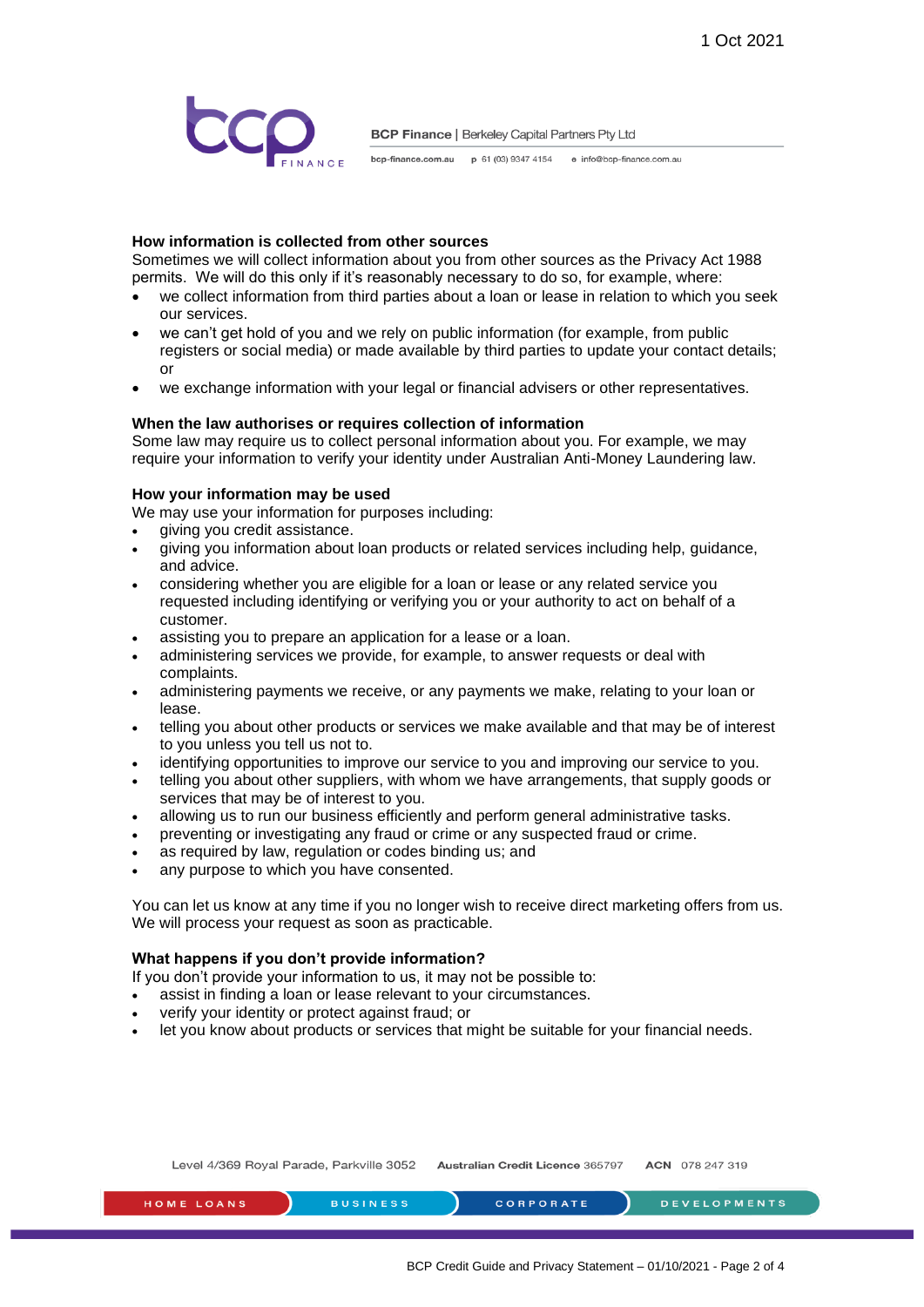

bcp-finance.com.au p 61 (03) 9347 4154 e info@bcp-finance.com.au

# **Sharing Your Information**

#### **General**

We may use and share your information with other organisations for any purpose described above.

### Sharing with your representatives and referees

We may share your information with:

- your representative or any person acting on your behalf (for example, lawyers, settlement agents, accountants, or real estate agents); and
- your referees, like your employer, to confirm details about you.

#### Sharing with third parties

We may share your information with third parties in relation to services we provide to you or goods or services in which we reasonably consider you may be interested. Those third parties may include:

- The Broker Group through whom we may submit loan or lease applications to lenders or lessors on the Broker Group's panel. You can access the Broker Group's privacy notice at [http://www.fastgroup.com.au/privacy.](http://www.fastgroup.com.au/privacy) It sets out how that Broker Group manages your personal information and where you can find its privacy policy.
- referrers that referred your business to us.
- financial services suppliers with whom we have arrangements.
- valuers.
- lenders, lessors, lender's mortgage insurers and other loan or lease intermediaries.
- organisations, like fraud reporting agencies, that may identify, investigate and/or prevent fraud, suspected fraud, crimes, suspected crimes, or other misconduct.
- Government or regulatory bodies as required or authorised by law. In some instances, these bodies may share the information with relevant foreign authorities.
- guarantors and prospective guarantors of your loan or lease.
- service providers, agents, contractors, and advisers that assist us to conduct our business for purposes including, without limitation, storing or analysing information.
- any organisation that wishes to take an interest in our business or assets; and
- any third party to which you consent to us sharing your information.

#### Sharing outside of Australia

We may use overseas organisations to help conduct our business. As a result, we may need to share some of your information (including credit information) with such organisations outside Australia. The countries in which those organisations are located are known to be India.

We may store your information in cloud or other types of networked or electronic storage. As electronic or networked storage can be accessed from various countries via an internet connection, it's not always practicable to know in which country your information may be held. If your information is stored in this way, disclosures may occur in countries other than those listed.

Overseas organisations may be required to disclose information we share with them under a foreign law. In those instances, we will not be responsible for that disclosure.